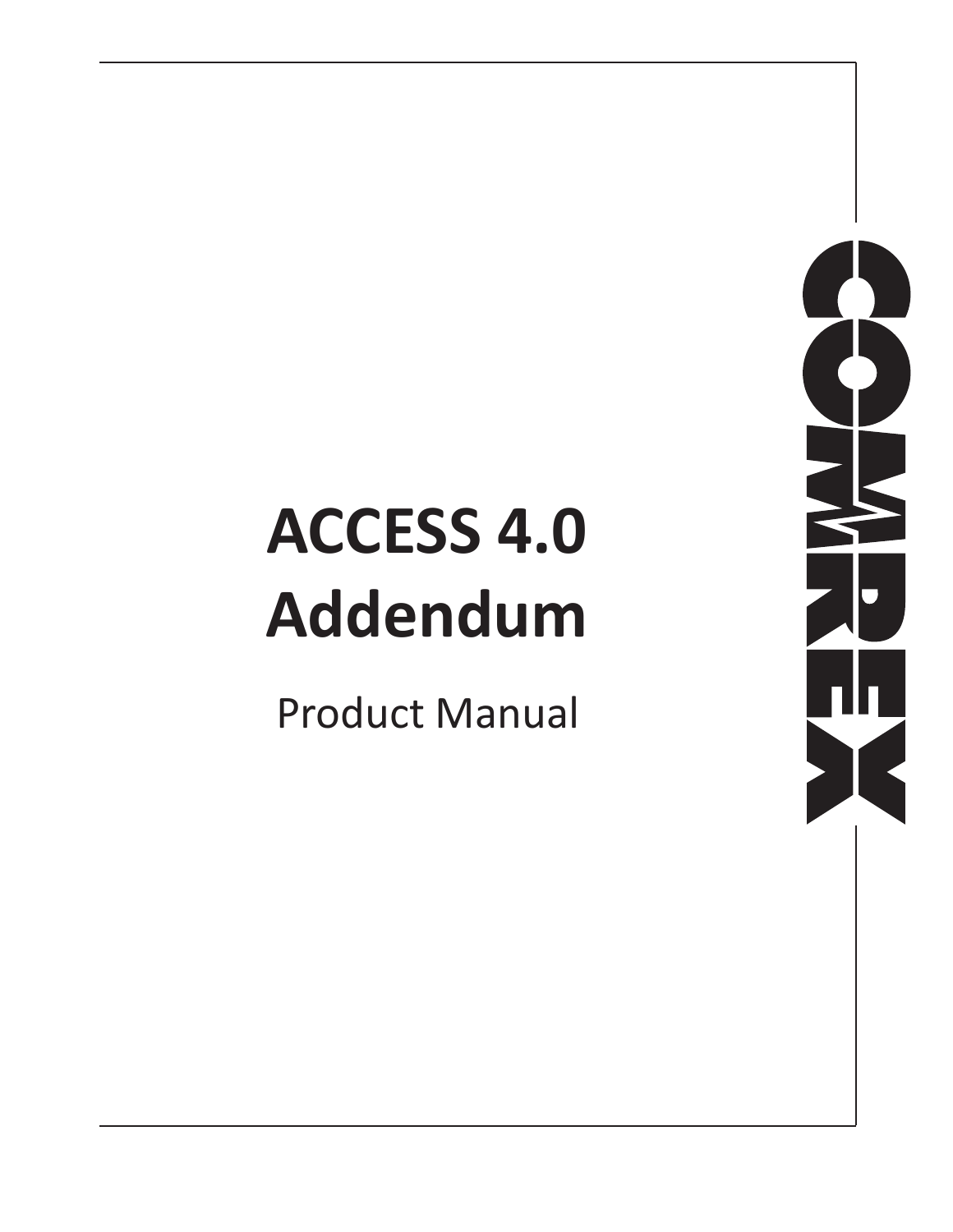# **ACCESS 4.0 Firmware addendum**

The ACCESS manual describes operation of firmware 3.x. Firmware 4.x adds significant new features and changes the default behavior of the product in many ways. This addendum describes those changes.

# **Introduction**

#### **Major Changes in Firmware 4.0**

If you are familiar with ACCESS 3.0 firmware, or if updating an ACCESS from a previous firmware to 4.0 or higher, here are the major differences:

- 1 **CrossLock\*** This is a new, optional reliability layer available for connection to other Comrex devices running compatible firmware. **CrossLock** allows the use of two simultaneous networks for added reliability
- 2 **Switchboard\*\*** Previously referred to as BRIC-TS, Switchboard server takes a bigger role in making connections using **CrossLock**. It is highly recommended (but not required) for all **CrossLock** connections.
- 3 **Ports CrossLock** makes connections on UDP port **9001**. Legacy Comrex audio codec connections are made on UDP port **9000**. This may require that you open additional ports in your router or firewall settings.
- 4 **Encoders** Version 4.0 has removed the ability to choose several of the more dated encoder offerings like HQ1, HQ2 and ULB. This is because the existing high-quality compression choices (AAC family and Opus) are superior for virtually all uses. The default profile used in 4.x (for connections that haven't been assigned a profile) is now Opus mono (this is adjustable in the User Interface). Connections made to 3.x and lower units will still work with these legacy encoders—they just are not available to choose for outgoing profiles.
- 5 Previous versions of firmware used TCP port **8080** for XML commands used by the web interface and the **Device Manager**. These connections are now made on TCP port **80** (along with all other web traffic). In some instances, you may need to change the settings of **Device Manager** to properly interface with your ACCESS.
- 6 Using **CrossLock**, the decode jitter buffer (and therefore the end-to-end delay) is visually represented on a bar graph, and can be manually manipulated by means of a slider on the user interface.
- 7 Stereo POTS mode and POTS PPP mode are no longer supported.

\*CrossLock is not supported when using Linear PCM or FLAC algorithms.

\*\*If you are utilizing Switchboard with a unit that was updated to 4.0 firmware and is in a heavily firewalled network, TCP port **8082** and TCP port **8090** must be open for communicating with Switchboard. After ten minutes of your updated unit being online, it will receive a certificate from Switchboard and will then connect through TCP port **8090**. At this point, you can close TCP port **8082** if desired.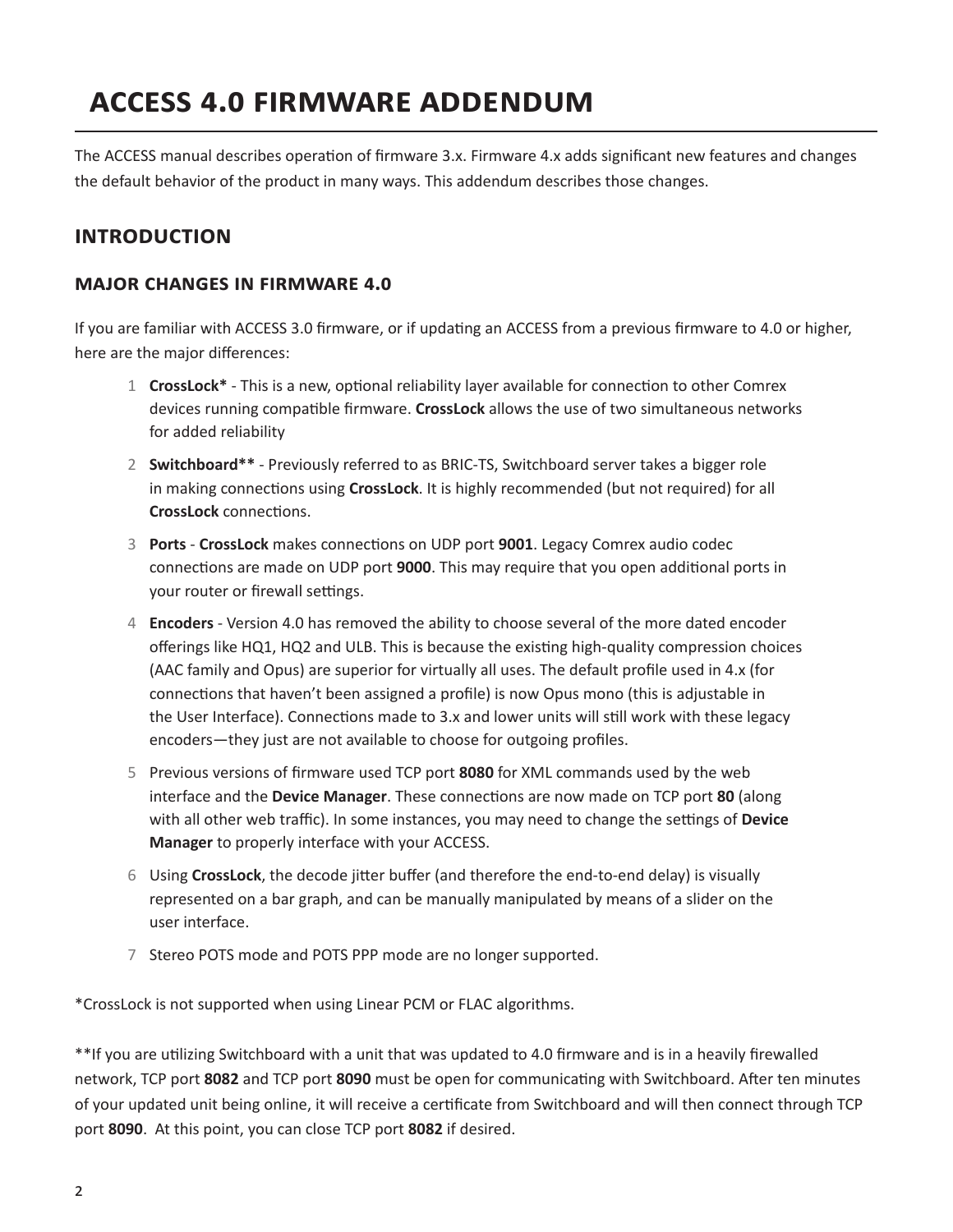# **Introduction to CrossLock**

**CrossLock** describes a new reliability layer that gets established between Comrex devices in advance of a connection. This layer takes the form of a Virtual Private network (VPN) between the devices. The ACCESS Media stream is carried within this VPN. This is shown in Figure 1.



#### **Figure 1**

In addition to carrying the audio media, **CrossLock** allows lots of other information to be shared between the endpoint, including information about network quality and far-end delay settings. This provides for much better delay management on either end of the link.

One or both ends of a **CrossLock** connection can utilize multiple network interfaces. This can take the form of two Ethernet connections, or any mix of wired and wireless networks. A common usage scenario would be attaching two 3G/4G modems to ACCESS portable. In the case of one network underperforming, the majority (or all) data will be sent on the good network. This is shown in Figure 2:

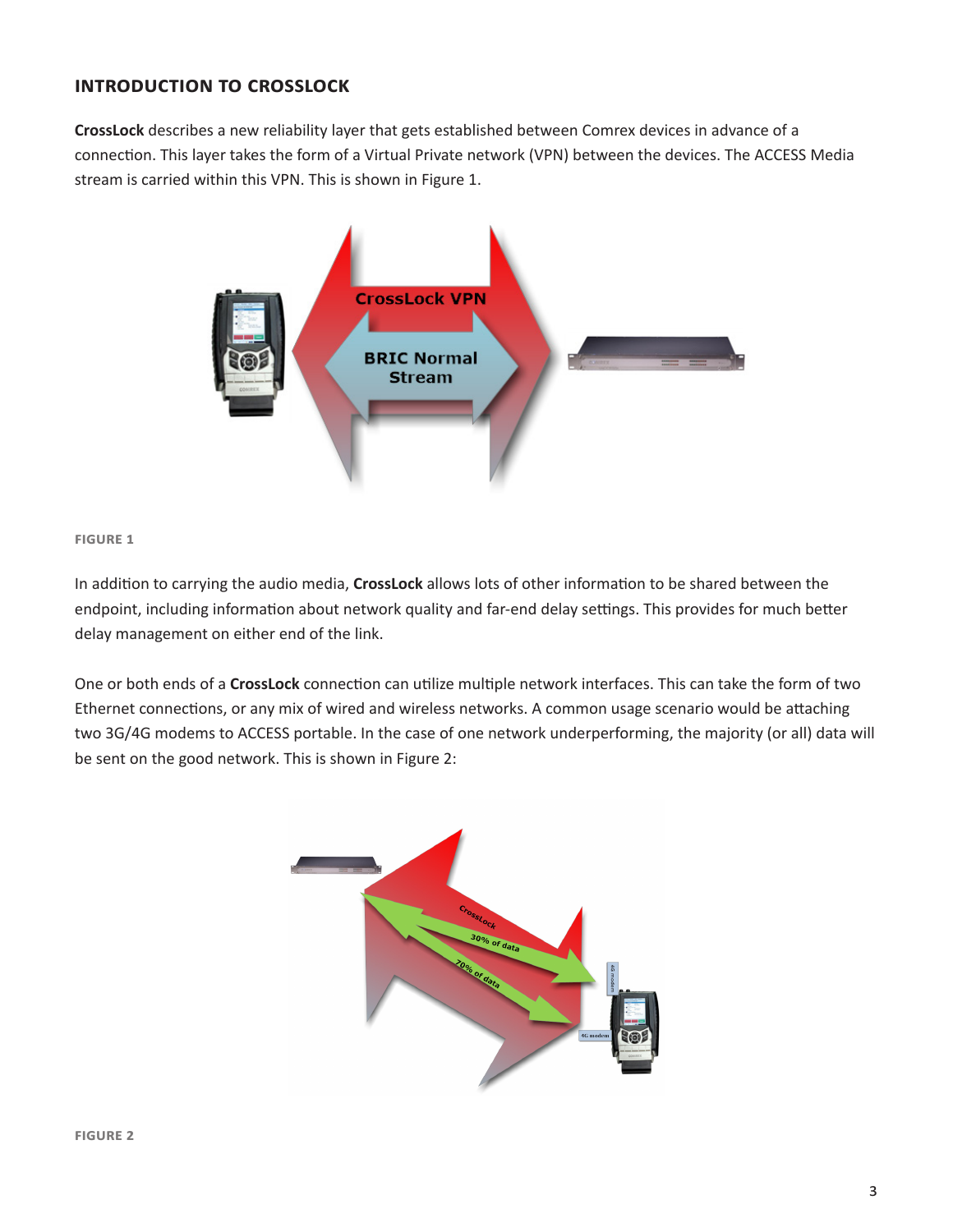By default, **CrossLock** will utilize any network ACCESS senses as capable of carrying reasonable data. If a network increases in delay and packet loss, ACCESS may decide to remove media data from that network entirely. ACCESS may still use the network for background communications and error correction.

**CrossLock**'s default configuration is "Bonding" mode, which is the best for most users. This will sum together the possible bandwidth of the available networks and send a single media steam, along with background and error correction information. An alternative mode can be employed, known as "Redundancy". In this mode, the entire media stream is replicated on each network (along with background and error correction info). This mode is preferred only in environments where both networks have wide network bandwidth and low delay (as in wired networks). Because Bonding mode has redundant and fast recovery capability, it is preferred for wireless networks.



#### **Figure 3**

Usage of dual networks on both ends of the link is not supported when at least one codec is ACCESS portable. The CPU power in ACCESS Portable can not support this.

#### **CrossLock and Switchboard**

It is recommended that **CrossLock** connections be made in conjunction with the Switchboard Traversal Server. ACCESS users can get a Switchboard account for their codecs by contacting Comrex. For configuration and operation of Switchboard Server for ACCESS, see the technote on the Comrex web site.

Switchboard is useful, especially when using **CrossLock**, because ACCESS units need more information about their connection peers than is required in non-**CrossLock** connections. In addition to the destination IP address, **CrossLock** connections require each ACCESS to know the **Unit ID** of the other. This is required as a security function, since **CrossLock** establishes a VPN between units. The Unit ID of an ACCESS codec is usually the Ethernet MAC address of the codec.

When making connections via Switchboard, the IP address and the Unit ID is transferred between the codecs automatically, and doesn't need to be entered into the initiating codec.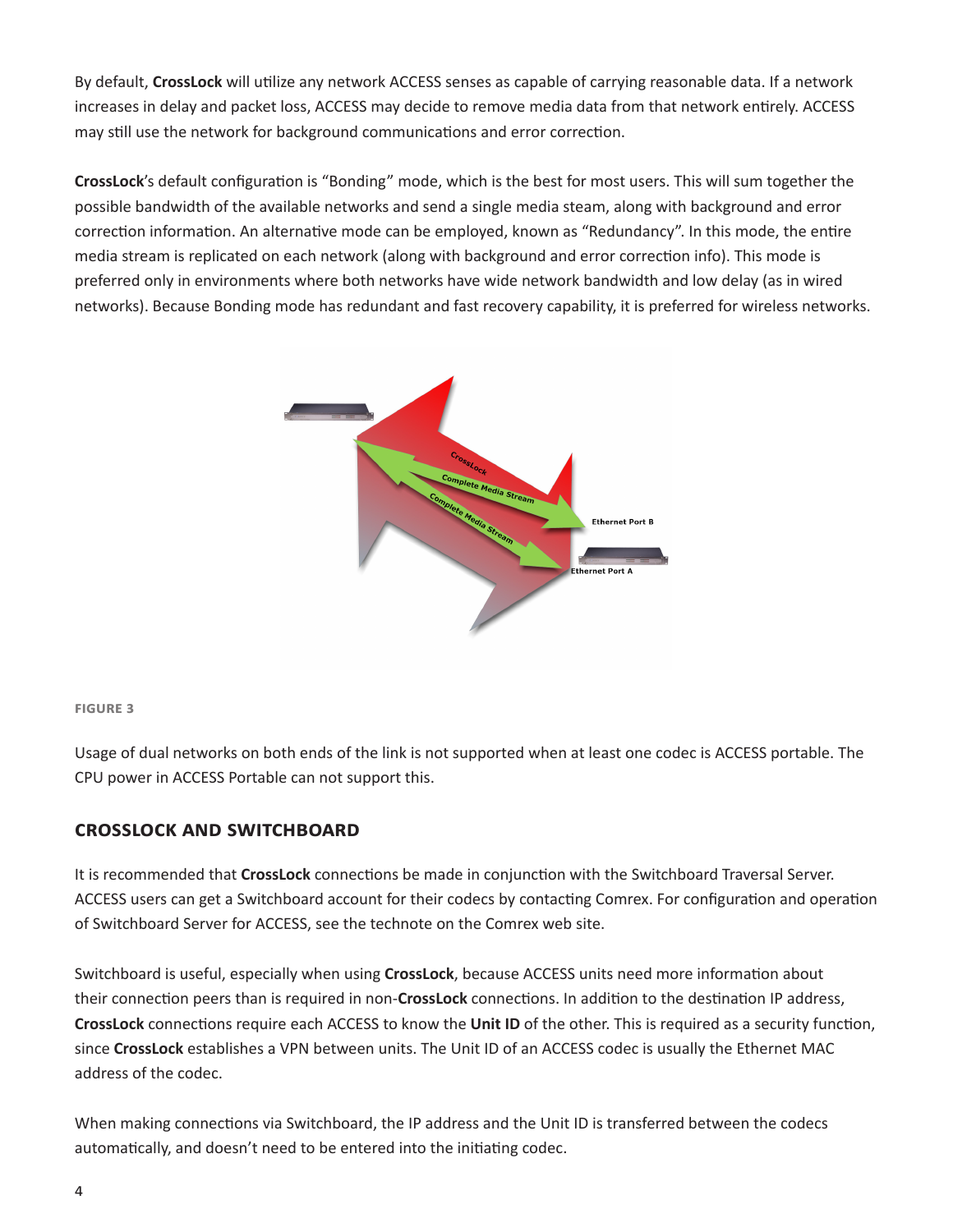Switchboard delivers a "buddy list" to each ACCESS or BRIC-Link codec in the fleet. This list appears on the **Connections** tab of the ACCESS, both in the Web-based user interface and (in the case of ACCESS Portable) on the display.

| <b>Connections</b>         | <b>Media Statistics</b>                              | CrossLock                                 | <b>Audio Metering</b>                           | <b>Profiles</b>      |
|----------------------------|------------------------------------------------------|-------------------------------------------|-------------------------------------------------|----------------------|
| <b>REMOTE ACCESS UNITS</b> |                                                      |                                           |                                                 |                      |
| Name<br>Profile            | <b>IP Address</b><br><b>Crosslock Address</b>        | <b>Current State</b><br><b>Last State</b> | <b>Receive Status</b><br><b>Transmit Status</b> | $\blacktriangle$     |
| Omaha beach                | TV20.790+ Mixc0.201<br><b>MILANDRE, 2000</b>         | connected<br>(Connected)                  | Rx: Opus Mono<br>Tx: N4.1 Opus Mono 48kbps      |                      |
| Nags Head                  | 74.94.151.145:1132<br><b>DUILD'S AND UPFLAIR</b> ARE | not connected                             |                                                 |                      |
| My BL <sub>2</sub>         | 0.0.0.0                                              | not connected                             |                                                 | E                    |
| Master Blaster             | 0.0.0.0<br><b>DOUGLATING THING</b>                   | not connected                             |                                                 |                      |
| Kabul office               | 00/03/03/05/04/04                                    | not connected                             |                                                 |                      |
| <b>Admiral Halsey</b>      | 74.94.151.145:1134<br>and complete                   | not connected                             |                                                 |                      |
| 1,25,00,00,00              |                                                      | not connected                             |                                                 | $\blacktriangledown$ |



**Figure 4** 

On ACCESS Portable, the connections have a color codec "gear" icon to indicate the status of each other ACCESS or BRIC-Link in the fleet. Items with a green gear are ready for connection. Yellow means busy and red means off-line.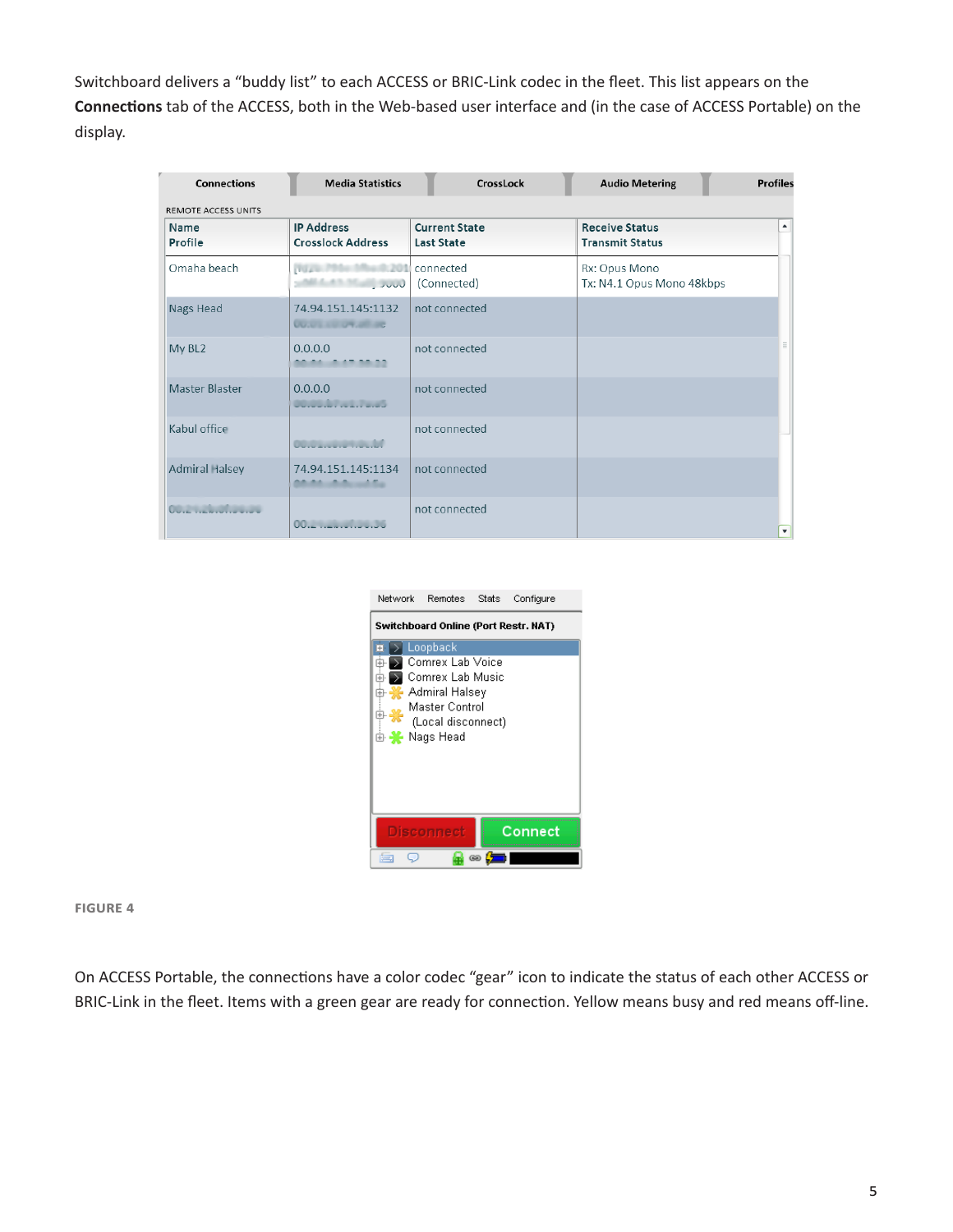## **Making CrossLock Connections via Switchboard**

There is no difference in making Switchboard connections via **CrossLock** and non-**CrossLock** methods. If a connection is attempted via Switchboard, and the following is true:

- 1 The ACCESS or BRIC-Link on the far end is running firmware 4.0 or higher
- 2 The **CrossLock** port is (UDP **9001**) open to the far end
- 3 Each ACCESS is aware of the other's Unit ID (Mac address). This is handled behind the scenes in Switchboard.

Then a **CrossLock** connection will be attempted. If port **9001** is blocked, or if the far end connection has 3.x or lower firmware, the connection will proceed in the legacy "BRIC Normal" mode.

A successful **CrossLock** connection is indicated as shown in Figure 5. Note the "Lock" icon in the lower banner is lit green during a successful **CrossLock** connection. Because **CrossLock** is established before an audio stream, and lingers for some time after, this may stay green even when an audio stream is not active.



**Figure 5**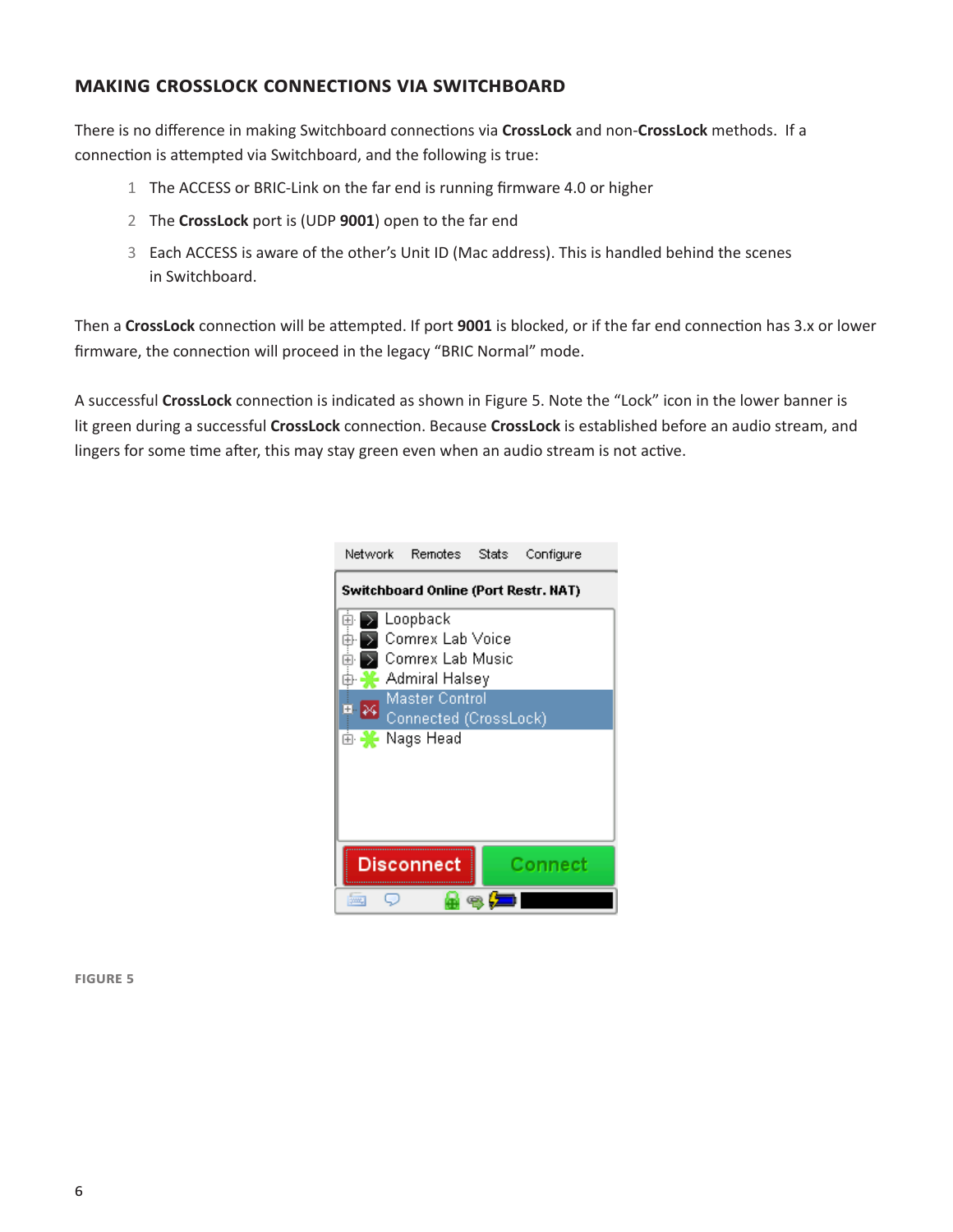## **Making non-CrossLock connections in Firmware 4.0**

If you would like to bypass **CrossLock** mode entirely, it can be disabled in the system settings menu. Under **Configure->System Settings->CrossLock VPN Settings**, choose "**enable**" and deselect the enable option. No outgoing or incoming **CrossLock** connections will be possible.

| <b>Connections</b>                                                                                                                                                                                                                                                                                                                                      | <b>Media Statistics</b>        | CrossLock                                                                                            | <b>Audio Metering</b> |
|---------------------------------------------------------------------------------------------------------------------------------------------------------------------------------------------------------------------------------------------------------------------------------------------------------------------------------------------------------|--------------------------------|------------------------------------------------------------------------------------------------------|-----------------------|
| <b>SYSTEM SETTING</b>                                                                                                                                                                                                                                                                                                                                   |                                | SETTING ADJUSTMENT                                                                                   |                       |
| 믝<br>Global Settings<br>막<br>Switchboard Settings<br>Contact Closures<br>말<br>Aux Serial Settings<br>Security Settings<br><b>BRIC Normal Settings</b><br>►<br>Modem Settings<br>►<br>EBU 3326/SIP Settings<br>r<br><b>V CrossLock VPN Settings</b><br>图 Enable<br>Redundant Transmission<br>Encoder Throttle<br>Always Connect<br>Show advanced options |                                | <b>Enable</b><br>Enable CrossLock VPN Server<br><b>CURRENT</b> Enabled<br>DEFAULT Enabled<br>Enabled |                       |
|                                                                                                                                                                                                                                                                                                                                                         | ▴<br><b>SOFTWARE LICENSING</b> | Apply                                                                                                | Set to Default        |
| CHAT                                                                                                                                                                                                                                                                                                                                                    |                                |                                                                                                      |                       |

#### **Figure 6**

It is also possible to disable individual **CrossLock** connections under remote entries that appear in the Switchboard list. By choosing "Change Remote Settings" and deselecting the **CrossLock** option, this connection will bypass **CrossLock**.

| <b>CHANGE REMOTE SETTINGS</b>       |  |
|-------------------------------------|--|
| REMOTE NAME                         |  |
| Omaha beach                         |  |
| IP ADDRESS OR PHONE NUMBER          |  |
| 74 94 151 145 1137                  |  |
| MAC ADDRESS (CROSSLOCK REMOTE ONLY) |  |
|                                     |  |
|                                     |  |
| Use Crosslock to Connect            |  |
| CONNECTION PASSWORD                 |  |
|                                     |  |
| <b>PROFILE</b>                      |  |
| (Default Profile)                   |  |
| <b>BACKUP REMOTE</b>                |  |
| (No Backup)                         |  |
| Automatically fall forward          |  |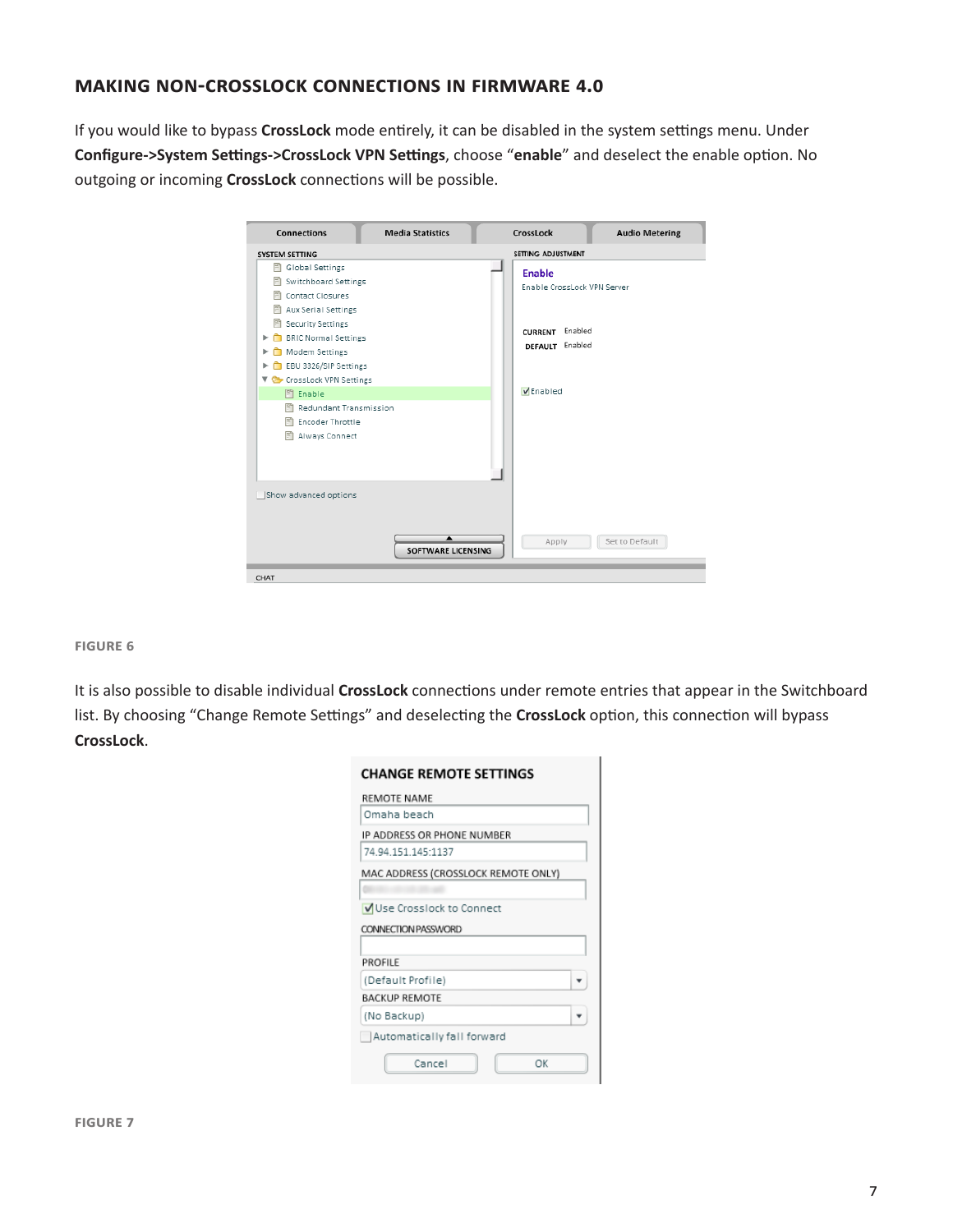## **Making CrossLock connections without Switchboard**

In the case of non-Switchboard based connections (e.g. closed networks or STLs), you will need to know the unit ID (Primary Ethernet MAC address) of the unit to which you wish to connect. As shown in Figure 8, this is input to the "**Create New Remote**" pop-up in the "**MAC Address**" field.

|                    | <b>STORE NEW REMOTE</b>             |                        |  |
|--------------------|-------------------------------------|------------------------|--|
| <b>REMOTE NAME</b> |                                     |                        |  |
|                    |                                     |                        |  |
|                    | IP ADDRESS OR PHONE NUMBER          |                        |  |
|                    |                                     |                        |  |
|                    | MAC ADDRESS (CROSSLOCK REMOTE ONLY) |                        |  |
|                    |                                     |                        |  |
|                    | <b>CONNECTION PASSWORD</b>          |                        |  |
|                    |                                     |                        |  |
| PROFILE            |                                     |                        |  |
|                    | (Default Profile)                   |                        |  |
|                    |                                     |                        |  |
|                    | Cance                               | OК                     |  |
|                    |                                     |                        |  |
|                    |                                     |                        |  |
|                    |                                     |                        |  |
|                    | <b>Store New Remote</b>             | <b>Remove Stored R</b> |  |

**Figure 8** 

In addition, the codec receiving the connection must have a similar entry made, with the MAC Address of the calling unit populated.

# **This is important. The receiving unit must have an outgoing connection programmed into its address book, containing the Unit ID (MAC address) of the calling unit, even if that entry is never used for outgoing calls.**

Once a MAC address is populated in the field, you will have the option of disabling or enabling **CrossLock** for this connection.

#### **CrossLock Stats**

When a **CrossLock** connection becomes active, the **CrossLock** stats are activated. The stats are a very powerful tool to diagnose the quality of connections as well as manage the delay settings during the connection.

The **CrossLock** stats are available on ACCESS Portable under **Stats->CrossLock stats**. On the Web-based interface, the **CrossLock** tab becomes active.

The **CrossLock** tab is similar to the information available on the **Statistics** tab, which shows streaming performance without regard to the **CrossLock** layer. The **CrossLock** tab shows finer details about network performance in both directions than can be obtained through the **Statistics** tab.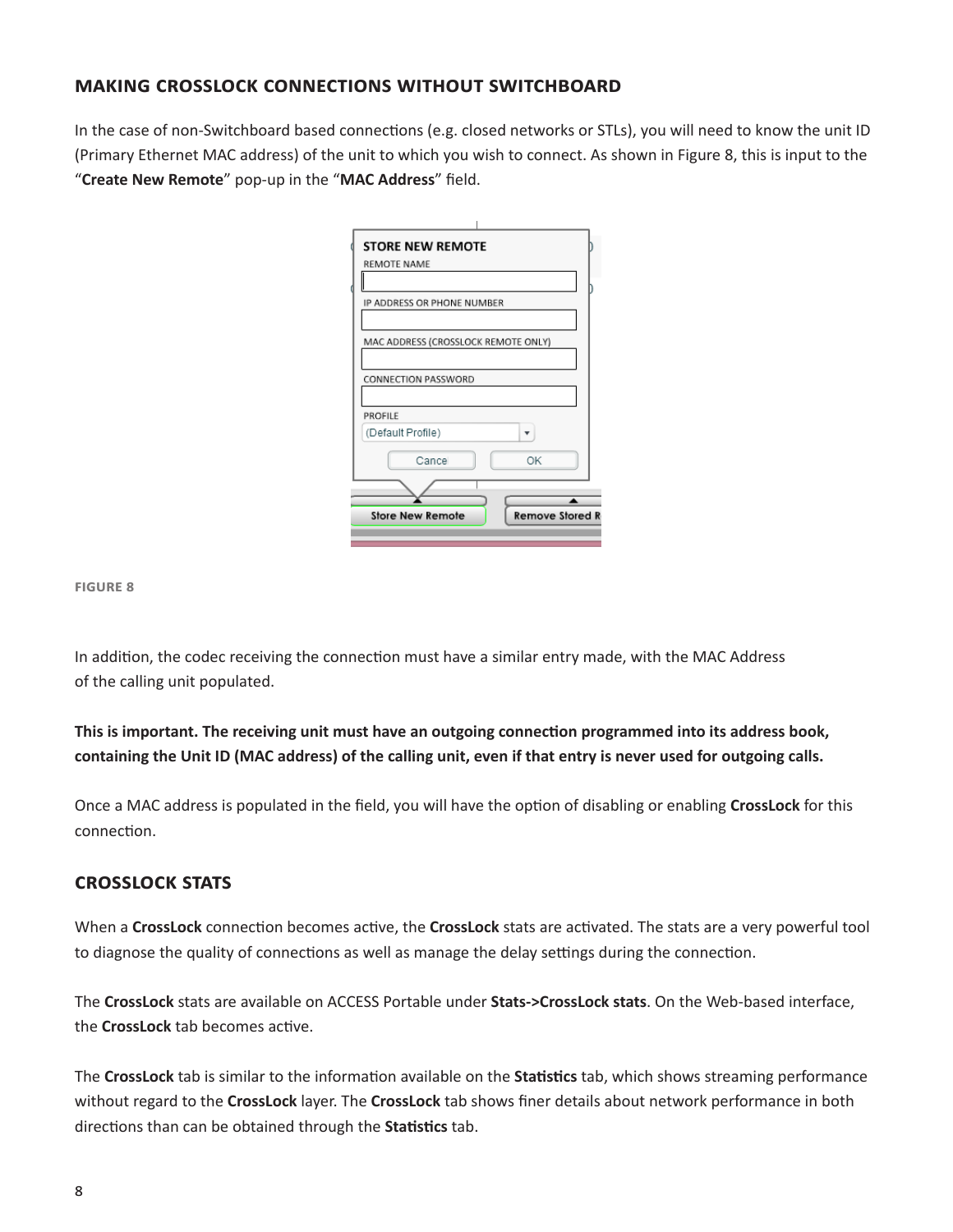In addition, the **CrossLock** tab contains the **Delay Slider Bar**. This bar gives a visual indication of the target (delay the system thinks is required) and actual delay of the link. The default of the slider bar is "automatic" operation, but manual mode can be engaged in circumstances where desired.

As shown in Figure 9 you can choose between seeing graphs for the transmit (outgoing) or receive (incoming) side of the link using the pull down option in the upper left side.



#### **Figure 9**

#### **Utilization Graph**

The top section contains a graph of the outgoing (or incoming) utilization of the network. The bars indicate the average data rate used by the system during each one second window. It is expected that the size of these bars will vary because **CrossLock** has control over data rate through a technique called "throttling". Based on network feedback statistics, **CrossLock** will reduce and increase the utilization dynamically.

If more than one network device is in use, the utilization graph will be color coded, indicating the relative utilization of each network device. The color code key for each network device appears on the right side of the graph. On ACCESS Portable, the key is below the graph.

Overlayed on the network utilization graph are two colored lines:

- 1 **Encoder target** This reflects the bitrate chosen in the profile used in the connection. This is treated as a maximum value, so utilization should mostly remain below this line. Because these values are averaged, there may be moments where the utilization moves above the target line momentarily.
- 2 **Throttle rate** When **CrossLock** throttling is enabled (the default state) this line indicates how much throttling will be applied. You will see utilization stay mostly below the throttling line.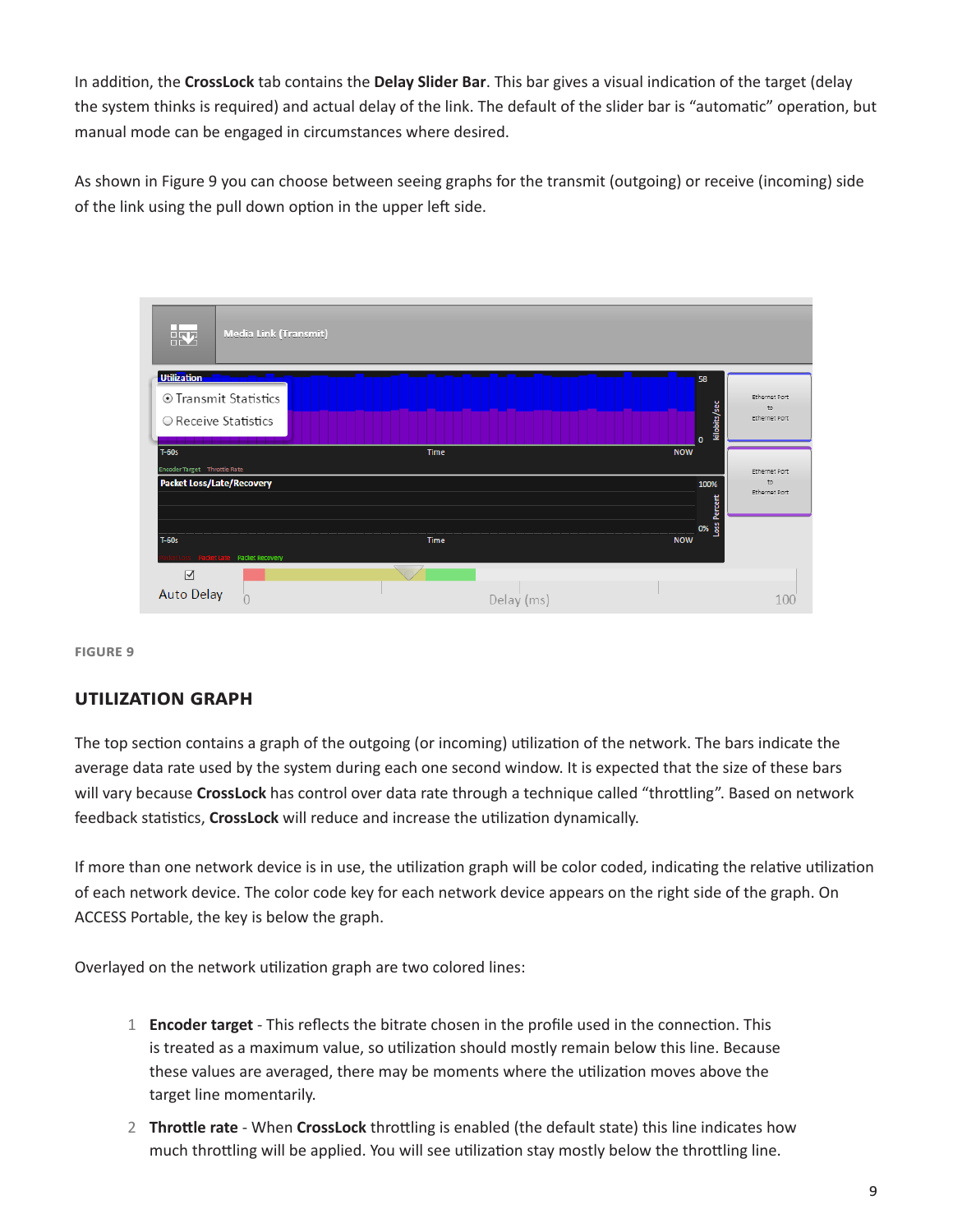#### **Packet Loss graph**

The bottom graph indicates, in percentage terms, what's gone wrong on the network during each one- second window. Three different color-coded entries appear here:

- 1 **Packet Loss (dark red)** The system has detected a packet has been completely dropped by the network and was never received by the decoder.
- 2 **Packet Late (bright red)**  The system received the packet, but it was too late for decoding and playout.
- 3 **Packet recovered (green)** The packet was either lost or late, but was recovered either by the Forward Error Correction (FEC) or Automatic Repeat Query (ARQ) error correction built into **CrossLock**.

#### **Delay Slider**

The most powerful way to stabilize any streaming connection is to have the decoder add a delay buffer to the connection. This compensates for changes in the rate packets are received - known as jitter in Internet speak. **CrossLock** uses a combination of decode delay buffering and error correction to keep connections stable. When **CrossLock** is active, the activity of the delay buffer is illustrated and controlled via the delay slider on the **CrossLock** tab.



#### **Figure 10**

Figure 10 shows the **Delay Slider.** In this figure, the slider is in "**Auto Delay**" mode and the information on the slider is purely for informational purposes. Clicking off the "**Auto Delay**" box sets the system to **Manual Delay** mode and allows the slider to be moved with a mouse.

The entire slider is scalable, and the range of it from left to right will vary from one hundred milliseconds to several seconds depending on the range of delays currently being addressed. In either **Auto** or **Manual** mode, a series of color bars are overlayed on the slider, to signify delay "zones" of safety. Furthest left is the red zone, which indicates a buffer level that is too low for stable transmission. The yellow zone indicates a delay buffer that may have stability issues, and the green zone indicates a buffer level that should provide stability. These "zones" scale, increase and decrease in size based on the history of jitter experienced by **CrossLock** on the network.

In "**Auto Delay**" mode, two other elements are of interest. The downward arrow signifies the "**Target Delay**", which is the best compromise value calculated by the system to balance stability and delay. The "bubble" indicates current delay. The Current Delay bubble will attempt to track with the **Target Delay Arrow,** but may at times fall outside it. This usually indicates that the system is actively reducing or increasing the buffer.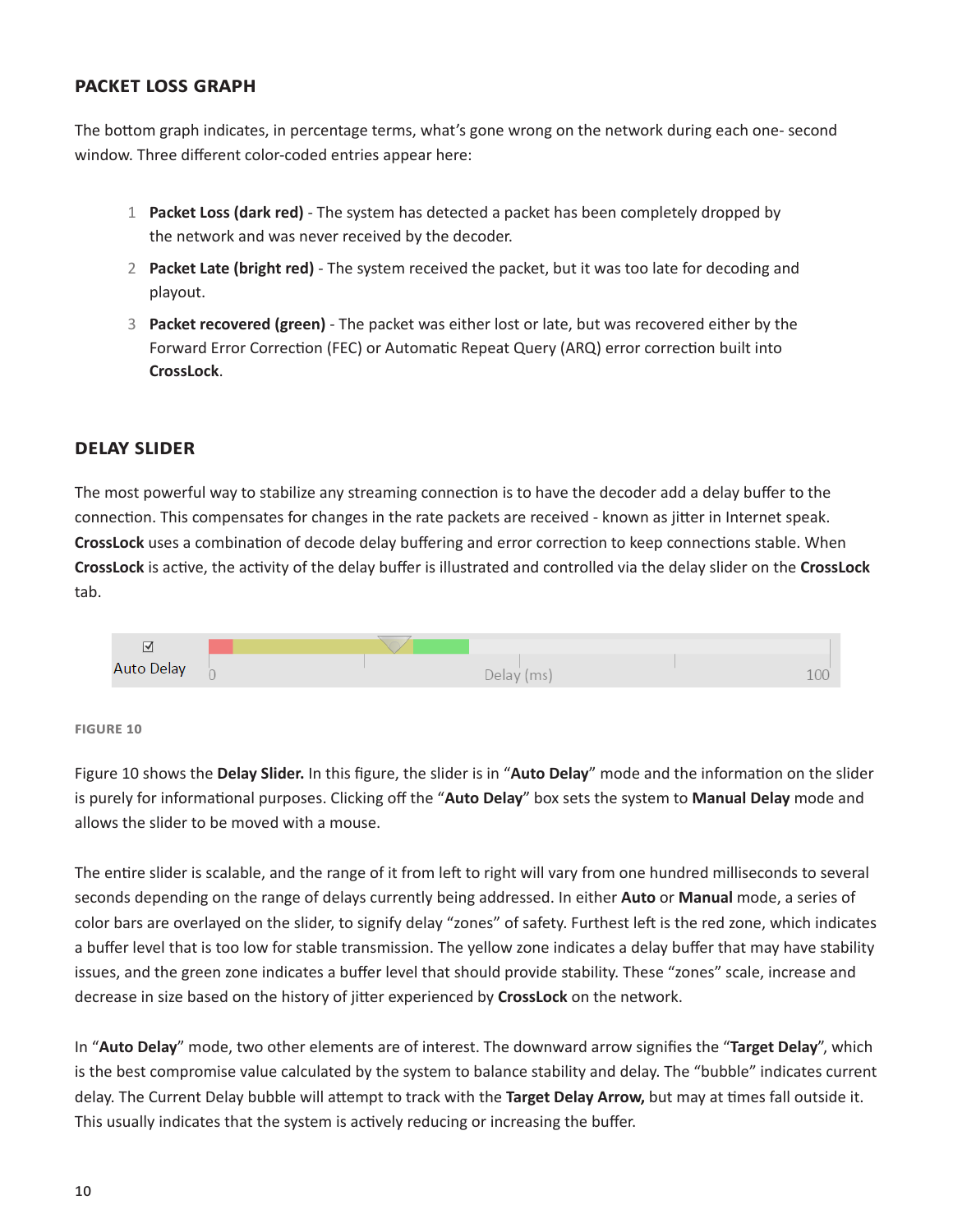

**Figure 11** 

Figure 11 shows the slider in "**Manual Mode**". Here, the arrow becomes a moveable cursor, and it's up to the operator to determine how best to set the compromise between delay and stability.

Any settings made in Manual Mode will be erased after the current **CrossLock** session is terminated. In order to make delay buffer changes permanent, use the settings in the profile manager as outlined in the manual.

# **CrossLock tab detaILed vIew**

A powerful feature of the **CrossLock Link** tab is to allow the user to "drill down" to the statistics for each network interface, and view the performance of that network alone. By clicking the button that appears for each interface on the right side of the tab, a new window opens that shows graphs similar to the "overview" graph, but limited to the performance of that particular network.

The **Detailed View** is most useful when more than one network is being used by **CrossLock**, as it allows comparison of the quality and delay figures of the various networks. As with the overview graphs, a choice is available in the pull-down menu to select between transmit (outgoing) data and receive (incoming) data for each network.

Due to CPU resources, **Detailed View** is only available on the Web-based user interface.

# **Bonding vs Redundancy in CrossLock**

When using **CrossLock** with multiple networks, the system will default to "Bonding" mode, which sums the data capability of each network together and determines the proper allotment of data between them. This is the best mode for wireless or any other network with possible congestion problems. Because of the dynamic data allotment, one network can disappear entirely with minimal audio corruption.

For users on networks where congestion is not an issue, and confidence is high, Redundant mode may be a better choice. In this mode, the entire audio channel is delivered to each network. Redundant packets at the decoder are discarded. While this mode uses more bandwidth, it results in less interruption if one network is lost entirely.

To change **CrossLock** from the default Bonding to Redundant mode, go to **System Settings->CrossLock VPN settings** and choose "**Redundant Transmission**".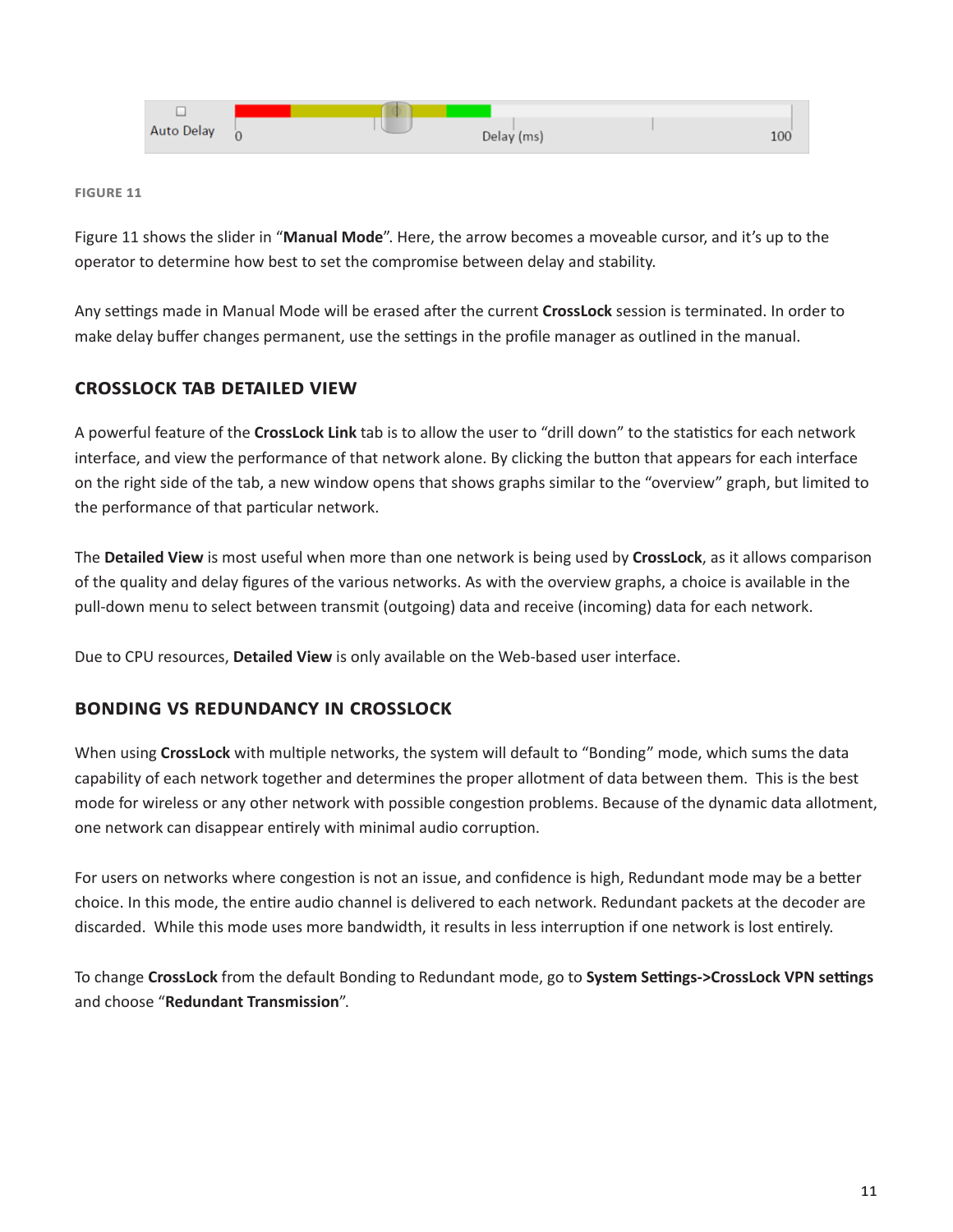#### **CrossLock advanCed settIngs**

Selecting the **Advanced** option under **CrossLock VPN** settings reveals the following **CrossLock Advanced** settings:

**UDP Port** - By default, **CrossLock** uses UDP port **9001** for connections. For best results, this port should be open for incoming data on at least one of the codecs in the link. This means that unless the ACCESS is an "open" Internet connections (no firewalls or routers used) the port will need to be forwarded to it. In instances where more than one codec will be attached to the same public IP address, you may need to change the default incoming port. It can be changed here. If this port is changed and Switchboard is used to establish connections, no further changes are required. In the case of connections without Switchboard, the port change will need to be noted in the outgoing address on the calling unit.

**Permissive** - Enabling **Permissive** mode removes the unit ID filter entirely. **CrossLock** connections can be made without regard to unit ID. Note the far end unit must know this codec's unit ID, or must also have permissive mode available. Recommended for closed networks without security concerns.

**Authentication** - ACCESS firmware 4.0 and higher uses security certificates assigned to the codec hardware to authenticate it as a Comrex product. This option determines whether connections will be made to codecs without these certificates. Certificates are assigned to codecs by the Switchboard server after an upgrade to firmware 4.0 or higher (Switchboard upgrade not necessary). Because some codecs may be firewalled and not received certificates after upgrades, this option is defaulted off.

**Encryption/Protection** - ACCESS has the ability to prevent interception of streams (Encryption) and alteration of streams (Protection). The CPU requirements of these modes are large, and therefore it is not recommended to apply these options to streams when not required. They are set to off by default to conserve CPU.

**Maximum Delay** - **CrossLock** operates by choosing a "**Target Delay**" figure based on jitter performance of its various networks over a time window. To prevent excessive delay in the case of one extremely laggy network, it has a maximum delay setting here. In the case of multiple networks with very high jitter figures, this setting can be increased from the default five seconds by the user.

**FEC** - **CrossLock** has a powerful Forward Error Correction algorithm that is enabled in the presence of multiple networks, using any excess network bandwidth to add in the parity required. Use of FEC is recommended, but it can be disabled here.

**FEC Delay** - Controls both how much delay is introduced into the system by FEC , and also to an extent how effective the recovery is (which is dependent greatly on the packet rate). The default of 100mS should only be altered on recommendation of Comrex support.

**Base FEC** - This parameter applies a constant rate of FEC targeting recovery of the specified expected loss rate. It is measured in percent packet loss to be corrected. This is useful when retransmission is not effective (e.g., high delay network) and auto-FEC is not working as desired. It should be used on recommendation of Comrex support.

**Retransmit** - In addition to FEC, **CrossLock** utilizes an ARQ style algorithm to allow retransmission of lost packets when time permits. This mode is recommended but can be disabled here.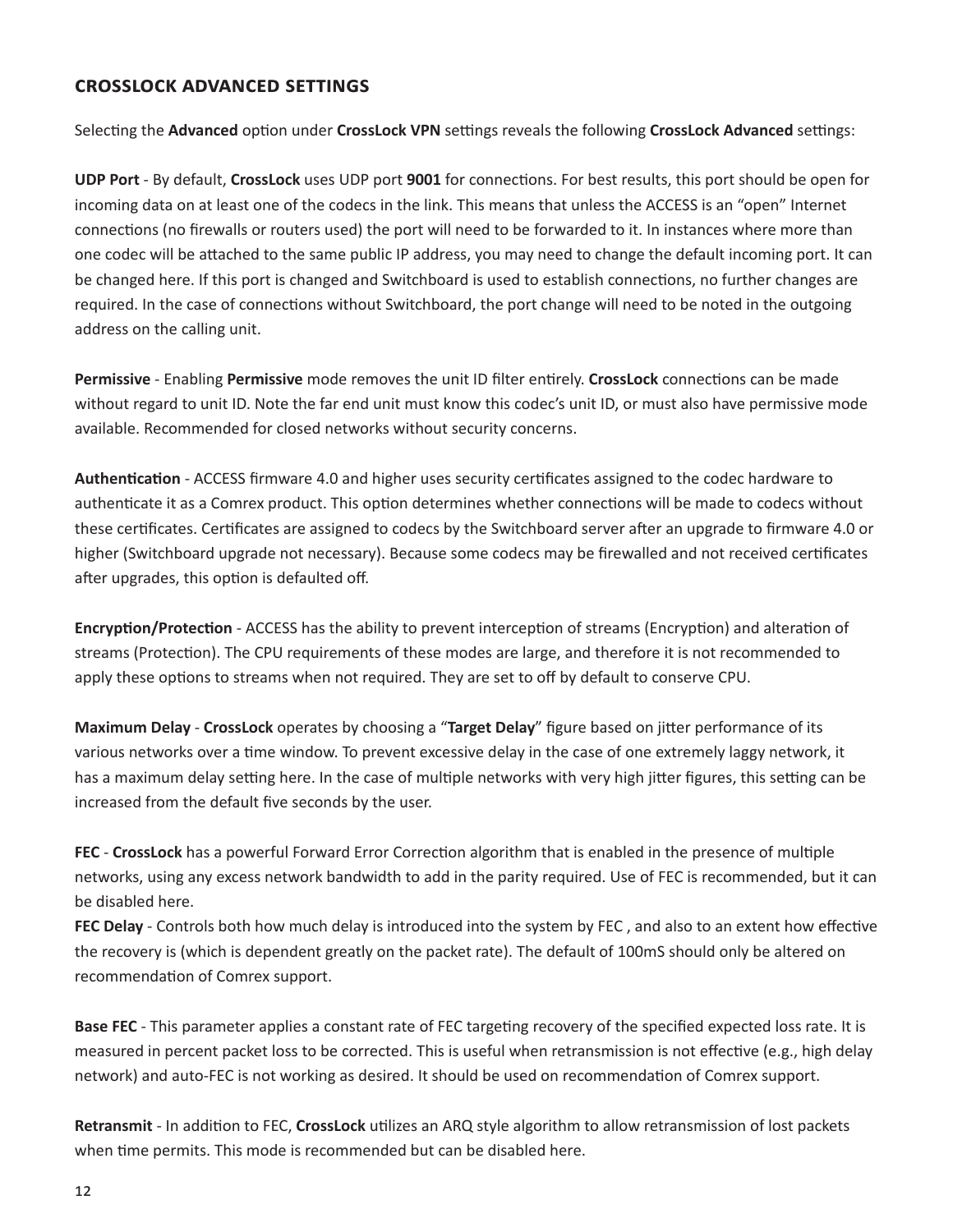**Header Compression** - The nature of Internet packets sometimes results in IP overhead (RTP headers and other info) actually using nearly as much bandwidth as the payload. **CrossLock**, by default, compresses some of these headers to conserve network bandwidth. In instances where the network rejects this, or packet inspection is required, this compression can be disabled.

**Always Connect** - This option provides for **CrossLock** to be always connected to a destination. By its nature, **CrossLock** uses very little data so the network utilization of this mode (when idle) is very small. If you only connect to one destination, having **CrossLock** always connected makes media connections faster, and provides an indication of network status between the devices ("ready" light or **CrossLock** status). Most users should leave this setting off.

#### **Firmware 4.0 Toolbox**

Aside from the **CrossLock** function, firmware 4.0 features a new **Toolbox** network manager that can be accessed either from the Web-based user interface or the **Device Manager** software. This allows easier network configuration, especially on ACCESS Rack.

#### **Using Device Manager**

Figure 12 shows that when running firmware 4.0, five tabs appear on the right-hand pane after **Device Manager** has logged in (instead of the usual four). The fifth tab is labeled **Web Configuration**. This will open a simplified setup interface on ACCESS called **Toolbox.** The **Toolbox** interface allows you to configure several options including the Ethernet port. You will need to log in to **Toolbox** separately with a user name (any) and password (default = **comrex**) to enter the **Toolbox**.

| Device<br>File          | View Help          |                    |                                        |                                                                   |                     |           |                                                                                   |                                                        |  |
|-------------------------|--------------------|--------------------|----------------------------------------|-------------------------------------------------------------------|---------------------|-----------|-----------------------------------------------------------------------------------|--------------------------------------------------------|--|
|                         |                    |                    |                                        | $a \equiv$                                                        |                     | 3         |                                                                                   |                                                        |  |
| <b>Scan for Devices</b> |                    |                    | Add Device Remove Device Clear Devices | Detailed View                                                     | <b>Summary View</b> | Help      |                                                                                   |                                                        |  |
| <b>MAC Address</b>      |                    | <b>Device Type</b> |                                        |                                                                   |                     |           |                                                                                   |                                                        |  |
|                         | <b>ACCESS Rack</b> |                    | Device                                 | Firmware                                                          | <b>Licenses</b>     | Self Test | Web Configuration                                                                 |                                                        |  |
|                         |                    |                    | <b>Details</b>                         |                                                                   |                     |           |                                                                                   |                                                        |  |
|                         |                    |                    |                                        |                                                                   |                     |           |                                                                                   |                                                        |  |
|                         |                    |                    |                                        | <b>Product ACCESS</b> Rack                                        |                     |           |                                                                                   |                                                        |  |
|                         |                    |                    |                                        | Unit Name My Rack                                                 |                     |           |                                                                                   |                                                        |  |
|                         |                    |                    |                                        | <b>Certificates Valid</b>                                         |                     |           |                                                                                   |                                                        |  |
|                         |                    |                    |                                        | Network Settings                                                  |                     |           |                                                                                   |                                                        |  |
|                         |                    |                    |                                        | Current IP 192.168.42.224                                         |                     |           |                                                                                   |                                                        |  |
|                         |                    |                    |                                        | Mode DHCP                                                         |                     |           |                                                                                   | <b>Network Settings</b>                                |  |
|                         |                    |                    |                                        | IP Address n/a                                                    |                     |           |                                                                                   |                                                        |  |
|                         |                    |                    |                                        | Mask n/a                                                          |                     |           |                                                                                   | Network settings locked.                               |  |
|                         |                    |                    |                                        | Gateway n/a                                                       |                     |           |                                                                                   | Devices only allow                                     |  |
|                         |                    |                    |                                        | DNS Server n/a                                                    |                     |           |                                                                                   | network setting changes<br>for 5 minutes after reboot. |  |
|                         |                    |                    |                                        | XML Port 80                                                       |                     |           |                                                                                   |                                                        |  |
|                         |                    |                    |                                        | Web Port 0                                                        |                     |           |                                                                                   |                                                        |  |
|                         |                    |                    |                                        |                                                                   |                     |           |                                                                                   |                                                        |  |
|                         |                    |                    |                                        |                                                                   |                     |           |                                                                                   |                                                        |  |
|                         |                    |                    |                                        |                                                                   |                     |           | Scan detected device with MAC address and the approximate of protocol Revision 2) |                                                        |  |
|                         |                    |                    |                                        | Connecting to device at 192.168.42.224:80<br>Logging in to device |                     |           |                                                                                   |                                                        |  |
|                         |                    |                    |                                        | Logged in to device.                                              |                     |           |                                                                                   |                                                        |  |
|                         |                    |                    | Ready.                                 |                                                                   |                     |           |                                                                                   |                                                        |  |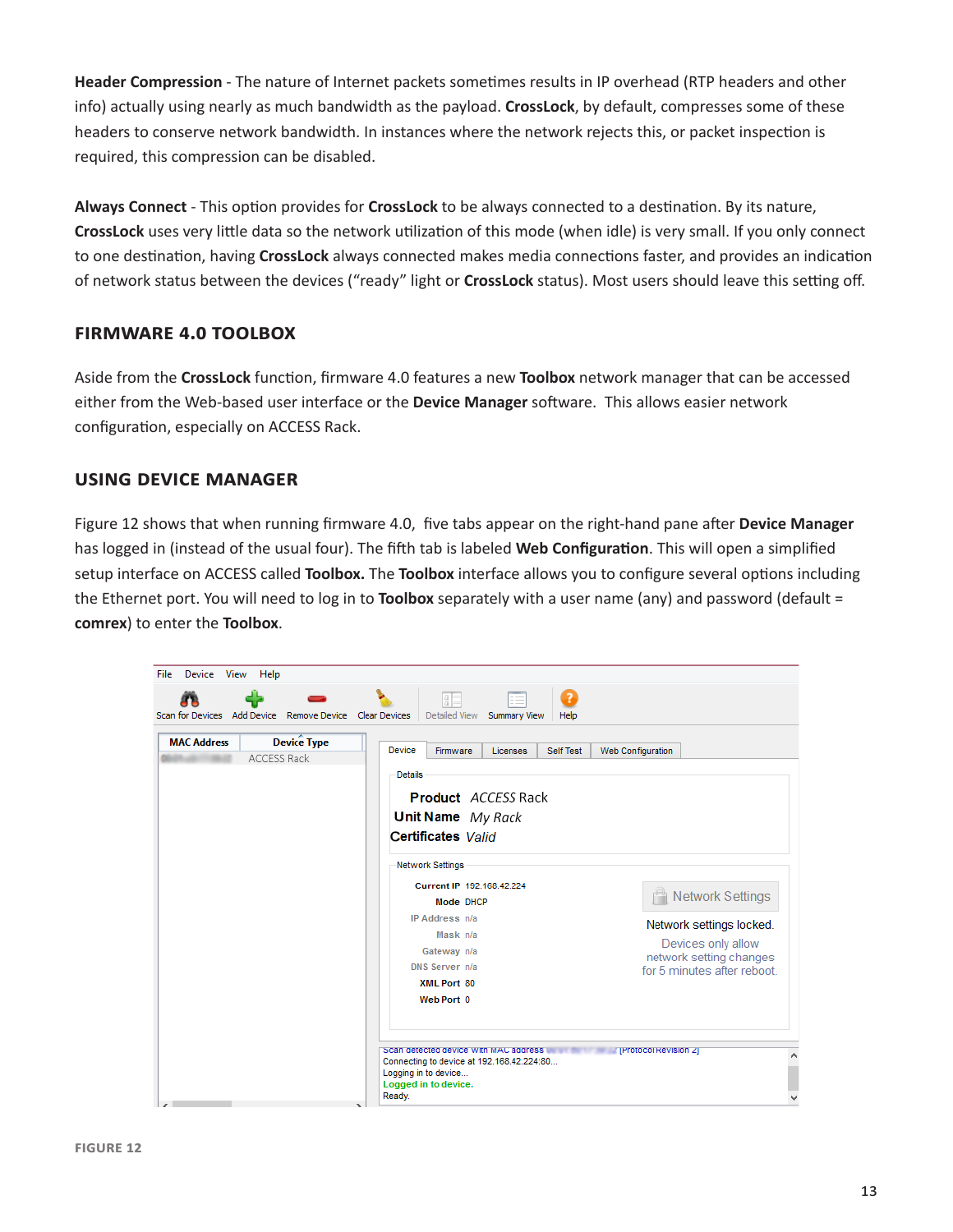Once logged into **Toolbox**, choose the **Network/Admin/CrossLock** option and then choose **Set up Ethernet**. Choose the Ethernet port that appears in the list. Figure 13 shows the Ethernet settings of **Toolbox**.

| « Back                                 | <b>OMREX</b>         |
|----------------------------------------|----------------------|
| <b>Ethernet Port</b><br>Network device |                      |
| 192.168.42.224/24                      |                      |
| <b>Name</b>                            | <b>Ethernet Port</b> |
| <b>Fnabled</b>                         | Yes                  |
| <b>Active Network Location</b>         | Default              |
| <b>Network Locations</b>               |                      |
| Default                                | $\mathcal{P}$        |
| <b>Add Location</b>                    |                      |
|                                        |                      |

**Figure 13** 

**Toolbox** also allows you to configure any wireless devices attached to the USB ports on ACCESS.

#### **Using Toolbox via web interface**

Along with **Device Manager**, **Toolbox** can also be accessed directly through the built-in web page via a browser. To log into **Toolbox** enter the device's address as **<ip\_address>/cfg** (e.g. **192.168.0.34/cfg**)

#### **New Network Manager features**

The following new features are present on both the touch-display user interface on the ACCESS portable and the web-based **Toolbox.**

#### **LoCatIons**

ACCESS firmware 4.0 includes the ability to have multiple "locations" programmed into it for different network settings. E.g., if you are moving ACCESS between venues, and want to store the static IP information for each venue, you will define a new "location" (giving it a unique name) using the "**Add Location**" option shown in Figure 14. Once multiple locations are defined, you can switch between them using the "**Active Location**" option in Figure 14. Locations can be configured for any network device, including the Wi-Fi adapter. This can be useful in programming credentials for use in multiple Wi-Fi environments.